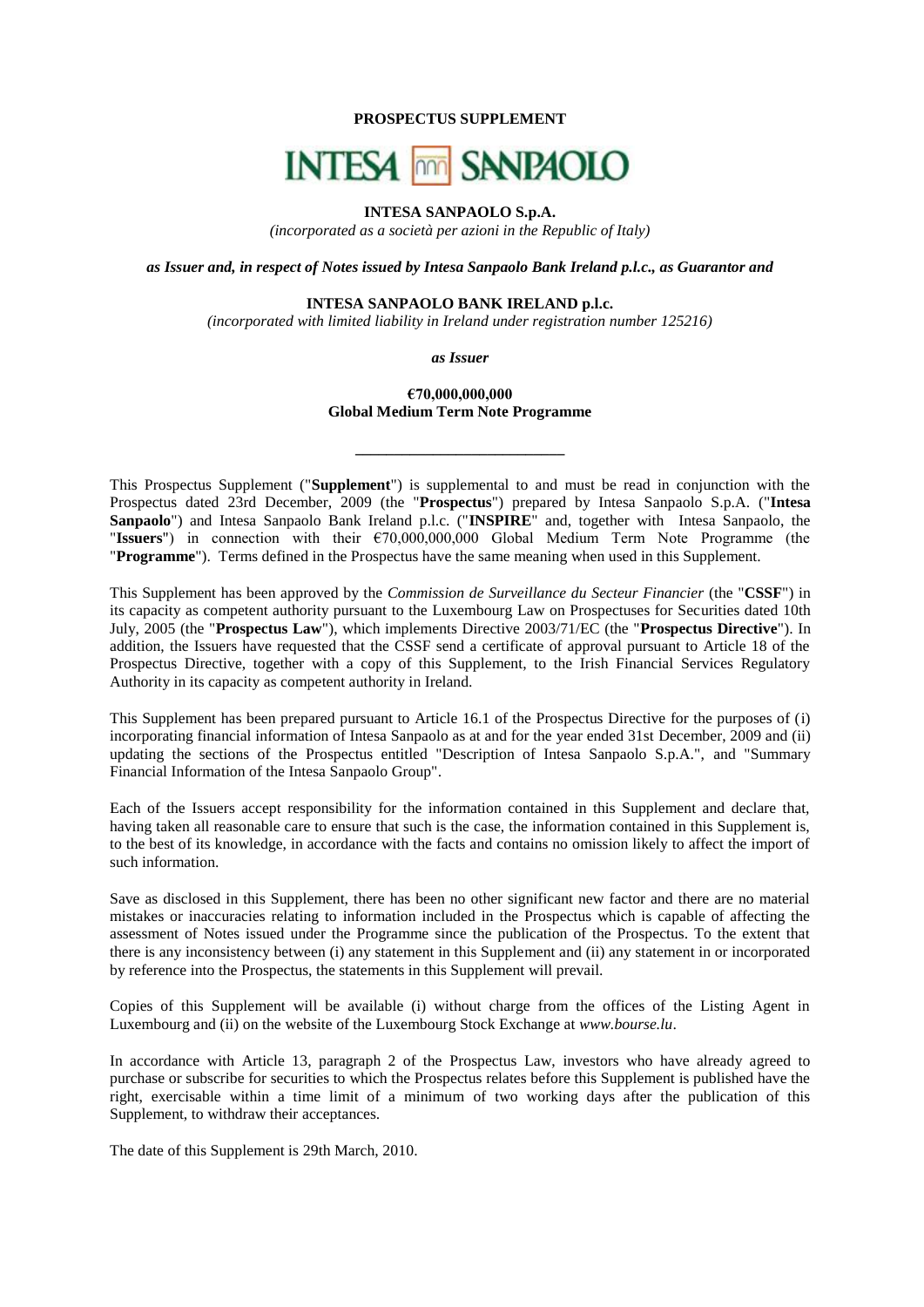# **SUMMARY**

*The information set out below supplements the section of the Prospectus entitled "Summary" beginning on page 1 of the Prospectus and, more specifically, replaces the paragraph and tables under the sub-heading "Summary Consolidated Financial Information" on pages 5 to 9 of the Prospectus.*

#### **Summary Consolidated Financial Information**

*The following tables present consolidated balance sheet and income statement information relating to the Intesa Sanpaolo Group derived from the audited consolidated annual financial statements of Intesa Sanpaolo as at and for the years ended 31st December, 2009 and 2008. Consolidated financial information as at and for the year ended 31st December, 2008 has been restated for comparative purposes in accordance with IFRS 5 and the instructions issued by the Bank of Italy in Circular No. 262/2005, as updated on 18th November, 2009.* 

| <b>Assets</b>                                                      | 31/12/2009<br><b>Audited</b> | 31/12/2008<br><b>Audited</b> |
|--------------------------------------------------------------------|------------------------------|------------------------------|
|                                                                    | (in millions of Euro)        |                              |
| Cash and cash equivalents                                          | 8,412                        | 7,835                        |
| Financial assets held for trading                                  | 69,825                       | 61,080                       |
| Financial assets designated at fair value through profit and loss  | 21,965                       | 19,727                       |
| Financial assets available for sale                                | 35,895                       | 29,083                       |
| Investments held to maturity                                       | 4,561                        | 5,572                        |
| Due from banks                                                     | 43,242                       | 56,371                       |
| Loans to customers                                                 | 374,033                      | 395,189                      |
| Hedging derivatives                                                | 7,008                        | 5,389                        |
| Fair value change of financial assets in hedged portfolios $(+/-)$ | 69                           | 66                           |
| Investments in associates and companies subject to joint control   | 3,059                        | 3,230                        |
| Technical insurance reserves re-assured with third parties         | 38                           | 40                           |
| Property and equipment                                             | 5,291                        | 5,255                        |
| Intangible assets of which:                                        | 25,789                       | 27,151                       |
| - goodwill                                                         | 18,838                       | 19,694                       |
| Tax assets                                                         | 7,320                        | 7,495                        |
| a) current                                                         | 2,072                        | 2,752                        |
| b) deferred                                                        | 5,248                        | 4,743                        |
| Non-current assets held for sale and discontinued operations       | 6,552                        | 1,135                        |
| Other assets                                                       | 11,785                       | 11,515                       |
| <b>Total assets</b>                                                | 624,844                      | 636,133                      |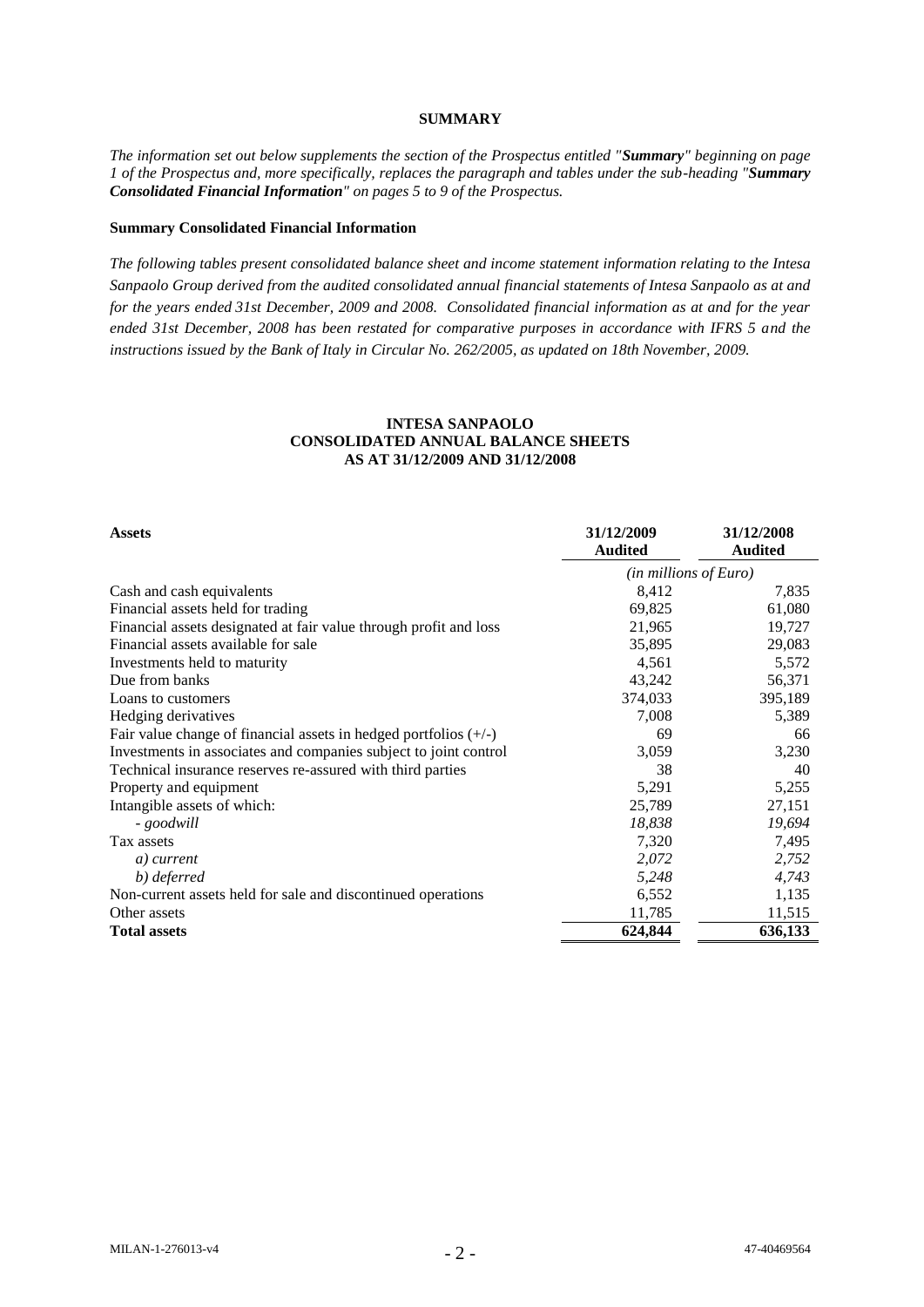| <b>Liabilities and Shareholders' Equity</b>                             | 31/12/2009<br><b>Audited</b> | 31/12/2008<br><b>Audited</b> |
|-------------------------------------------------------------------------|------------------------------|------------------------------|
|                                                                         |                              |                              |
|                                                                         | (in millions of Euro)        |                              |
| Due to banks                                                            | 43,369                       | 51,745                       |
| Due to customers                                                        | 210,814                      | 217,498                      |
| Securities issued                                                       | 185,243                      | 188,280                      |
| Financial liabilities held for trading                                  | 42,249                       | 45,870                       |
| Financial liabilities designated at fair value through profit and loss  | 25,887                       | 25,119                       |
| Hedging derivatives                                                     | 5,179                        | 5,086                        |
| Fair value change of financial liabilities in hedged portfolios $(+/-)$ | 1,513                        | 1,236                        |
| Tax liabilities                                                         | 2,965                        | 4,461                        |
| a) current                                                              | 841                          | 1,607                        |
| b) deferred                                                             | 2,124                        | 2,854                        |
| Liabilities associated with non-current assets held for sale and        |                              |                              |
| discontinued operations                                                 | 9,723                        | 1,021                        |
| Other liabilities                                                       | 15,755                       | 20,046                       |
| Employee termination indemnities                                        | 1,374                        | 1,487                        |
| Allowances for risks and charges                                        | 3,420                        | 3,982                        |
| a) post employment benefits                                             | 512                          | 504                          |
| b) other allowances                                                     | 2,908                        | 3,478                        |
| <b>Technical reserves</b>                                               | 23,582                       | 20,248                       |
| Valuation reserves                                                      | $-430$                       | $-1,412$                     |
| Reimbursable shares                                                     |                              |                              |
| Equity instruments                                                      |                              |                              |
| Reserves                                                                | 10,565                       | 8,075                        |
| Share premium reserve                                                   | 33,102                       | 33,102                       |
| Share capital                                                           | 6,647                        | 6,647                        |
| Treasury shares (-)                                                     | -8                           | $-11$                        |
| Minority interests $(+/-)$                                              | 1,090                        | 1,100                        |
| Net income (loss)                                                       | 2,805                        | 2,553                        |
| Total liabilities and shareholders' equity                              | 624,844                      | 636,133                      |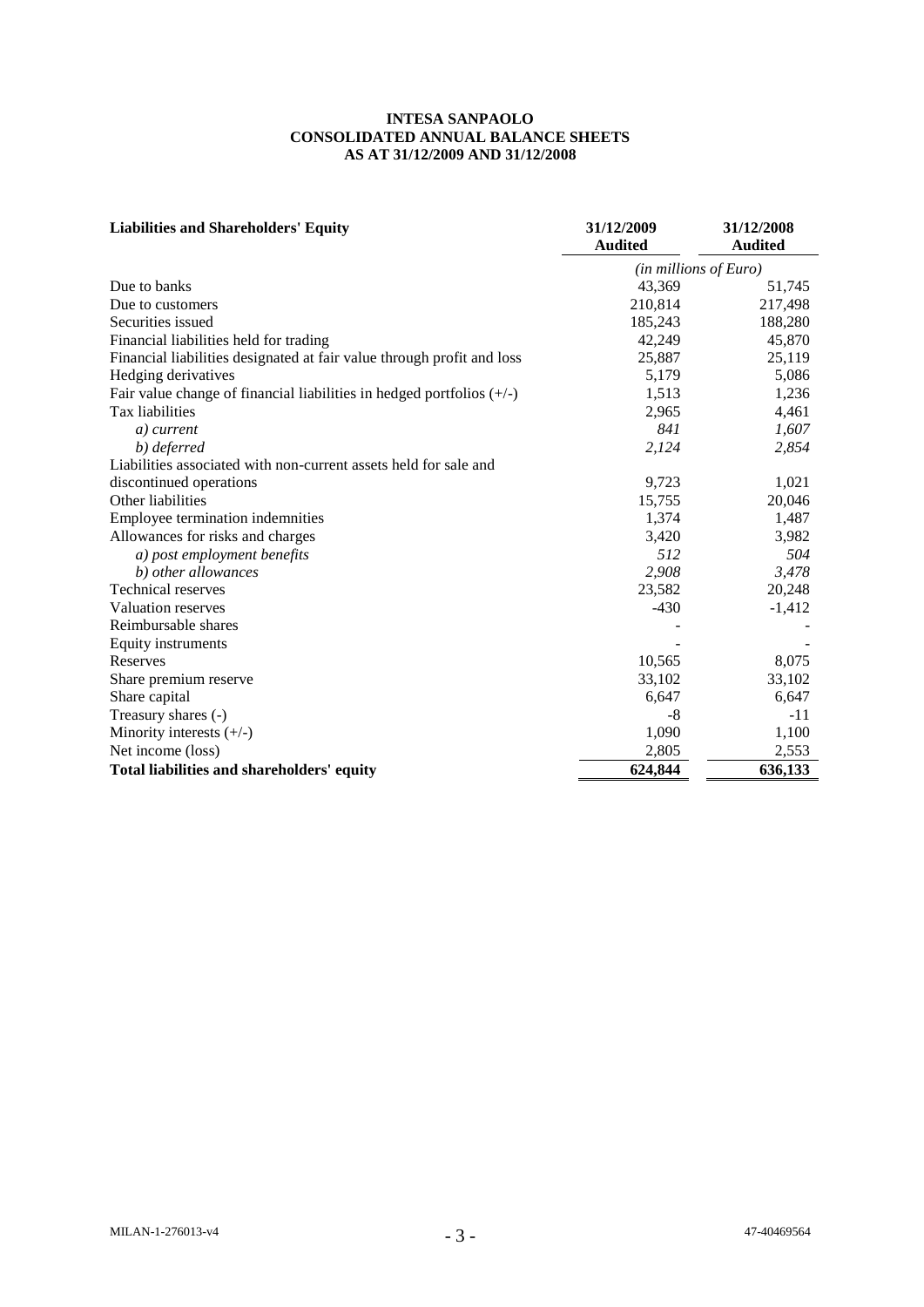# **INTESA SANPAOLO CONSOLIDATED ANNUAL STATEMENTS OF INCOME FOR THE YEARS ENDED 31/12/2009 AND 31/12/2008**

|                                                                               | 31/12/2009<br><b>Audited</b> | 31/12/2008<br><b>Audited</b> |
|-------------------------------------------------------------------------------|------------------------------|------------------------------|
|                                                                               | $(in$ millions of Euro)      |                              |
| Interest and similar income                                                   | 19,607                       | 27,383                       |
| Interest and similar expense                                                  | $-8,370$                     | $-15,034$                    |
| <b>Interest margin</b>                                                        | 11,237                       | 12,349                       |
| Fee and commission income                                                     | 6,141                        | 6,543                        |
| Fee and commission expense                                                    | $-1,186$                     | $-1,216$                     |
| Net fee and commission income                                                 | 4,955                        | 5,327                        |
| Dividend and similar income                                                   | 479                          | 704                          |
| Profits (Losses) on trading                                                   | 855                          | $-1,329$                     |
| Fair value adjustments in hedge accounting                                    | $-41$                        | $-143$                       |
| Profits (Losses) on disposal or repurchase of:                                | 316                          | 46                           |
| a) loans                                                                      | $-16$                        | $-50$                        |
| b) financial assets available for sale                                        | 320                          | 80                           |
| c) investments held to maturity                                               |                              |                              |
| d) financial liabilities                                                      | 12                           | 16                           |
| Profits (Losses) on financial assets and liabilities designated at fair value | 81                           | 6                            |
| Net interest and other banking income                                         | 17,882                       | 16,960                       |
| Net losses/recoveries on impairment                                           | $-3,711$                     | $-3,270$                     |
| a) loans                                                                      | $-3,448$                     | $-2,433$                     |
| b) financial assets available for sale                                        | $-256$                       | $-963$                       |
| $c)$ investments held to maturity                                             |                              |                              |
| d) other financial activities                                                 | -7                           | 126                          |
| Net income from banking activities                                            | 14,171                       | 13,690                       |
| Net insurance premiums                                                        | 6,579                        | 1,773                        |
| Other net insurance income (expense)                                          | $-7,251$                     | $-1,575$                     |
| Net income from banking and insurance activities                              | 13,499                       | 13,888                       |
| Administrative expenses                                                       | $-9,615$                     | $-10,474$                    |
| a) personnel expenses                                                         | $-5,788$                     | $-6,358$                     |
| b) other administrative expenses                                              | $-3,827$                     | $-4,116$                     |
| Net provisions for risks and charges                                          | $-330$                       | $-365$                       |
| Net adjustments to/recoveries on property and equipment                       | $-413$                       | $-431$                       |
| Net adjustments to/recoveries on intangible assets                            | $-771$                       | $-1,738$                     |
| Other operating expenses (income)                                             | 519                          | 645                          |
| <b>Operating expenses</b>                                                     | $-10,610$                    | $-12,363$                    |
| Profits (Losses) on investments in associates and companies subject to joint  |                              |                              |
| control                                                                       | 561                          | 176                          |
| Valuation differences on property, equipment and intangible assets            |                              |                              |
| measured at fair value                                                        |                              |                              |
| Goodwill impairment                                                           |                              | $-1,065$                     |
| Profits (Losses) on disposal of investments                                   | 5                            | 203                          |
| Income (Loss) before tax from continuing operations                           | 3,455                        | 839                          |
| Taxes on income from continuing operations                                    | $-686$                       | 656                          |
| Income (Loss) after tax from continuing operations                            | 2,769                        | 1,495                        |
| Income (Loss) after tax from discontinued operations                          | 169                          | 1,187                        |
| Net income (loss)                                                             | 2,938                        | 2,682                        |
| Minority interests                                                            | $-133$                       | $-129$                       |
| Parent company's net income (loss)                                            | 2,805                        | 2,553                        |
|                                                                               |                              |                              |
| Basic EPS - Euro                                                              | 0.22                         | 0.20                         |
| Diluted EPS - Euro                                                            | 0.22                         | 0.20                         |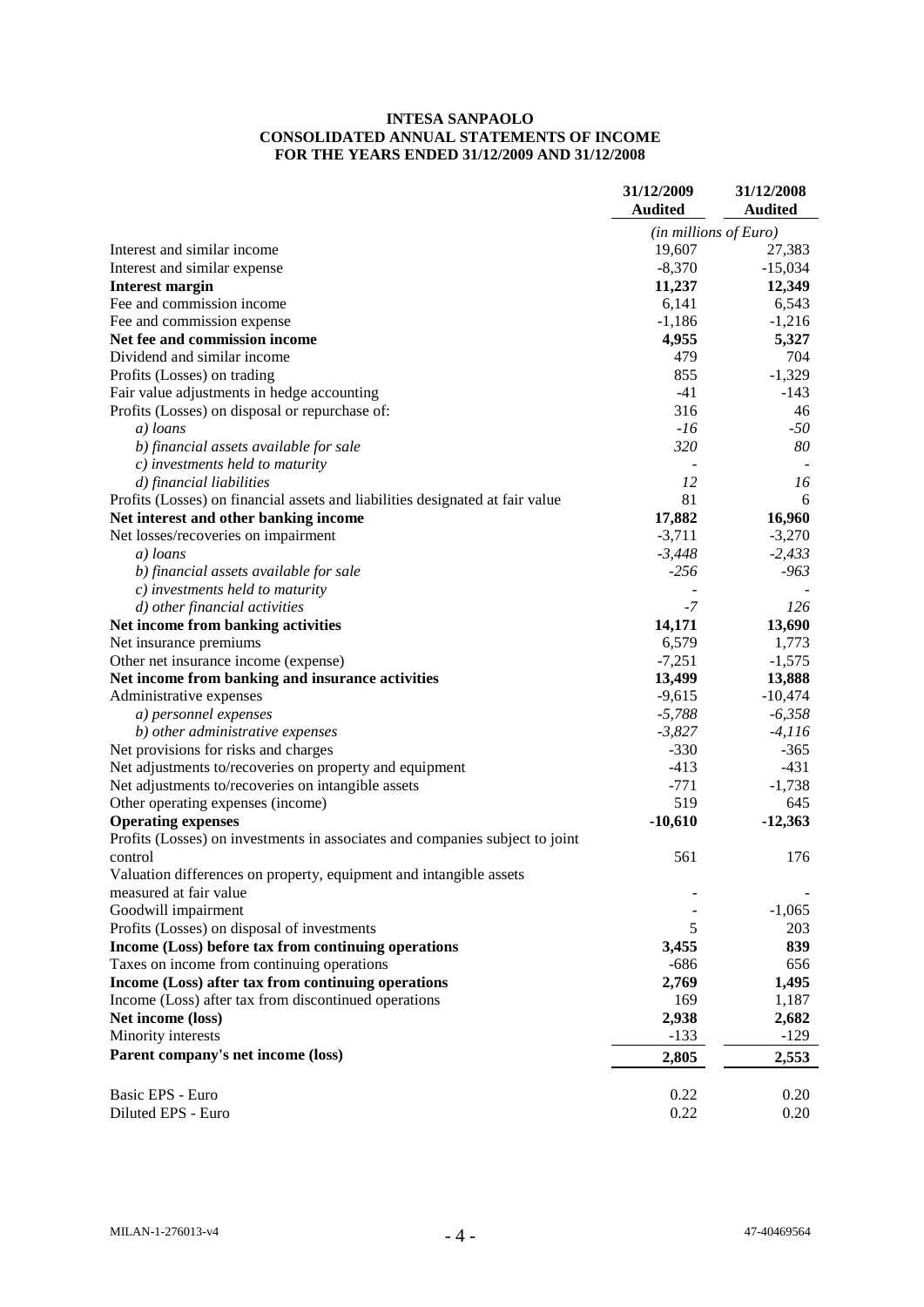# **INFORMATION INCORPORATED BY REFERENCE**

*The information set out below supplements the section of the Prospectus entitled "Information Incorporated by Reference" on pages 28 to 30 of the Prospectus.*

The press release issued by Intesa Sanpaolo on 19th March, 2010 announcing its 2009 financial results, having previously been published and filed with the CSSF, is incorporated by reference in and forms part of this Supplement. See also "Summary Financial Information of the Intesa Sanpaolo Group" below.

For ease of reference, the table below sets out page references for specific items of information contained in that press release. Any information not listed in the cross-reference table but included in the document incorporated by reference is given for information purposes only.

The document incorporated by reference will be published on the Luxembourg Stock Exchange website at *www.bourse.lu.*

| Income statement for the fourth quarter of 2009                            | Pages $2 - 3$ |
|----------------------------------------------------------------------------|---------------|
| Income statement for the year 2009                                         | Page 4        |
| Balance sheet as at 31st December, 2009                                    | Page 5        |
| Breakdown of results by business area                                      | Pages 7 - 11  |
| <i>Financial tables</i>                                                    |               |
| Reclassified consolidated statement of income                              | Page 14       |
| Quarterly development of the reclassified consolidated statement of income | Page 15       |
| Reclassified consolidated balance sheet                                    | Page 16       |
| Quarterly development of the reclassified consolidated balance sheet       | Page 17       |
| Breakdown of financial highlights and financial ratios by business area    | Page 18       |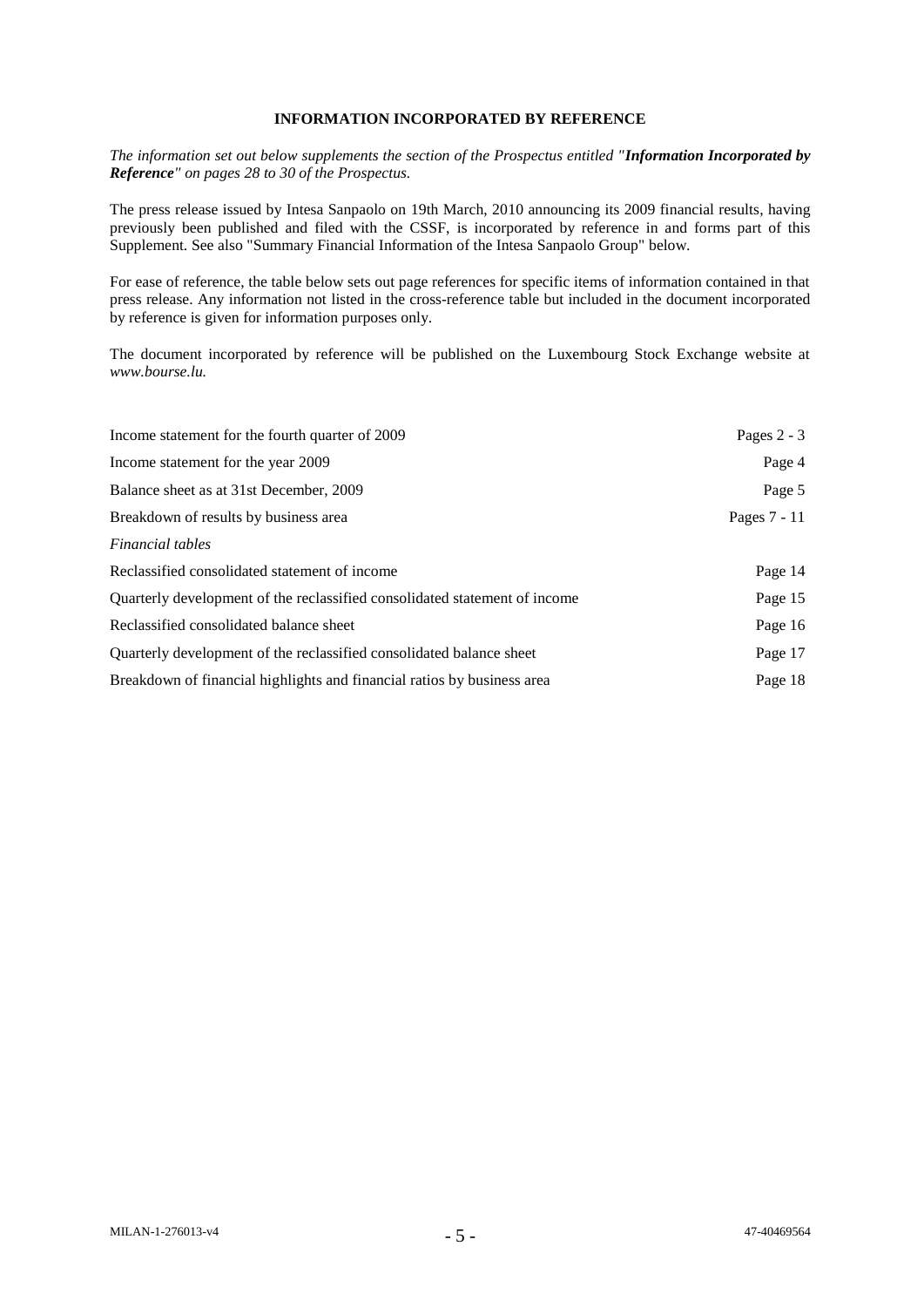## **DESCRIPTION OF INTESA SANPAOLO S.p.A.**

*The information set out below supplements the section of the Prospectus entitled "Description of Intesa Sanpaolo S.p.A." beginning on page 111 of the Prospectus and, more specifically: (i) replaces the paragraph and table under the sub-heading "Principal Shareholders" on page 120 of the Prospectus; and (ii) supplements the sub-section entitled "Recent Events" on pages 124 to 128 of the Prospectus.*

## **Principal Shareholders**

As of 14th January, 2010, the shareholder structure of Intesa Sanpaolo was composed as follows (holders of shares exceeding 2%).

| <b>Shareholder</b>                        | <b>Ordinary shares</b> | $%$ of   |
|-------------------------------------------|------------------------|----------|
|                                           |                        | ordinary |
|                                           |                        | shares   |
| Compagnia di San Paolo                    | 1,171,622,725          | 9.888%   |
| Crédit Agricole S.A                       | 708,822,880            | 5.982%   |
| Assicurazioni Generali                    | 601,163,955            | 5.073%   |
| Fondazione C.R. Padova e Rovigo           | 583,404,899            | 4.924%   |
| Fondazione Cariplo                        | 554,578,319            | 4.680%   |
| Ente C.R. Firenze                         | 400,287,395            | 3.378%   |
| BlackRock Inc. <sup>(1)</sup>             | 377,189,444            | 3.183%   |
| Fondazione C.R. in Bologna <sup>(2)</sup> | 323,955,012            | 2.734%   |
| Carlo Tassara S.p.A.                      | 296.764.457            | 2.504%   |

 $\frac{(1)}{(2)}$  Fund Management.

Of which 50,000,000 shares were securities lent to Mediobanca with voting rights held by the lender.

## **Recent Events**

#### *Press release issued by Telco S.p.A.*

On 11th January, 2010, Telco S.p.A. ("**Telco**") published a press release, the full text of which is set out below:

"*Telco today executed a €1.3bn loan facility agreement with Intesa Sanpaolo, Mediobanca, Société Générale and Unicredito, which falls due on 31 May 2012 and is guaranteed by a pledge over part of the company's Telecom Italia shares.*

*Until the bond referred to above has been issued, Telco's remaining financial requirements in connection with its debt falling due have been covered by a bridge loan granted by shareholders Telefonica, Intesa Sanpaolo and Mediobanca for approx. €0.9bn and by a bank bridge loan granted by Intesa Sanpaolo and Mediobanca for the remaining approx. €0.4bn.*

*Under the terms of the €1.3bn loan facility agreement, the lending banks have granted Telco's shareholders a call option over the Telecom Italia shares that may become available to them as a result of a potential enforcement of the pledge. Exercise of this call option is governed by a separate amendment agreement to the existing agreement between shareholders.*"

See also "- Press release issued by Telco S.p.A." below.

#### *Intesa Sanpaolo: Marco Morelli and Gaetano Micciché appointed General Managers*

On 9th February, 2010, Intesa Sanpaolo published a press release, an extract of which is set out below:

"*Today, the Management Board of Intesa Sanpaolo, chaired by Enrico Salza, has appointed Marco Morelli and Gaetano Miccichè General Managers upon proposal by the CEO and Managing Director, Corrado Passera, and with the favourable opinion of the Supervisory Board, chaired by Giovanni Bazoli.*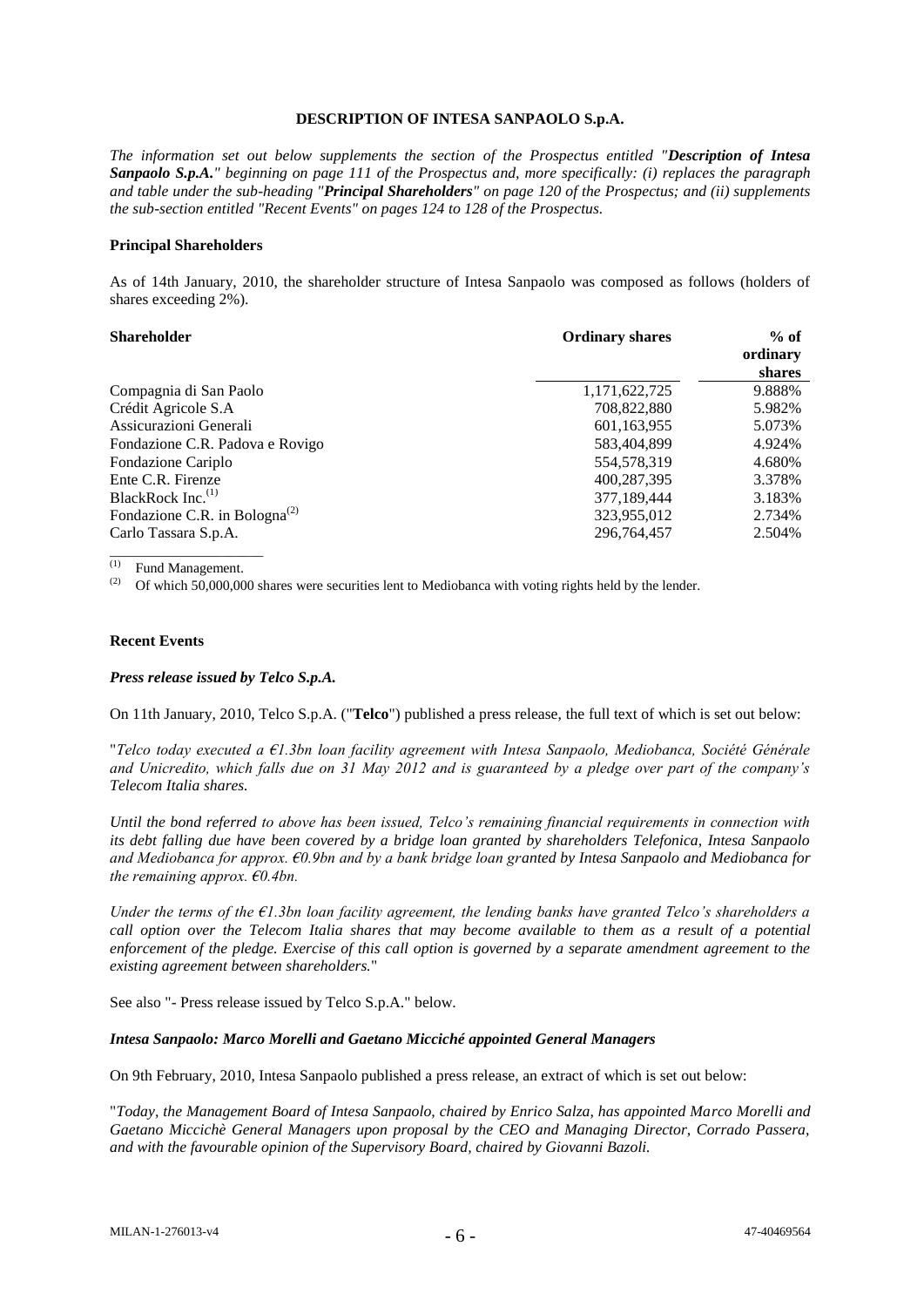*Marco Morelli - currently Deputy General Manager of Banca MPS - will take over as Head of the Banca dei Territori Division and will be serving as Deputy to the CEO, as contemplated in the Articles of Association. Gaetano Miccichè will continue as Head of the Corporate and Investment Banking Division. Powers delegated to the CEO and Managing Director remain unchanged.*"

## *Sale-and-purchase agreement of a domestic branch network of the Intesa Sanpaolo Group*

On 18th February, 2010, Intesa Sanpaolo and Crédit Agricole S.A. published a joint press release, the full text of which is set out below

"*Intesa Sanpaolo and Crédit Agricole S.A. have executed an agreement, the terms and conditions of which shall be finalised by 30 June 2010, whereby Crédit Agricole will extend its coverage in Italy as a result of the disposal on the part of the Intesa Sanpaolo Group, at market conditions, of a network of branches mostly operating in geographical areas neighbouring those where Crédit Agricole already has a presence.*

*The branch network will include 150 to 200 branches and can also be entirely or partially made up of an Intesa Sanpaolo Group subsidiary.*

*Terms and conditions of the agreement as well as the branch network perimeter will be duly disclosed to the market once finalised.*"

## *Press release issued by Telco S.p.A.*

On 26th February, 2010, Telco published a press release, the full text of which is set out below:

"*Telco today completed the issue of a €1.3bn bond, subscribed for pro-rata by its shareholders. The proceeds have been used to reimburse in full the approx. €0.9bn bridge loan granted by shareholders Telefonica, Intesa Sanpaolo and Mediobanca, and the approx. €0.4bn bank bridge loan granted by Intesa Sanpaolo and Mediobanca. The company's bank debt therefore has been reduced to €2.1bn.*"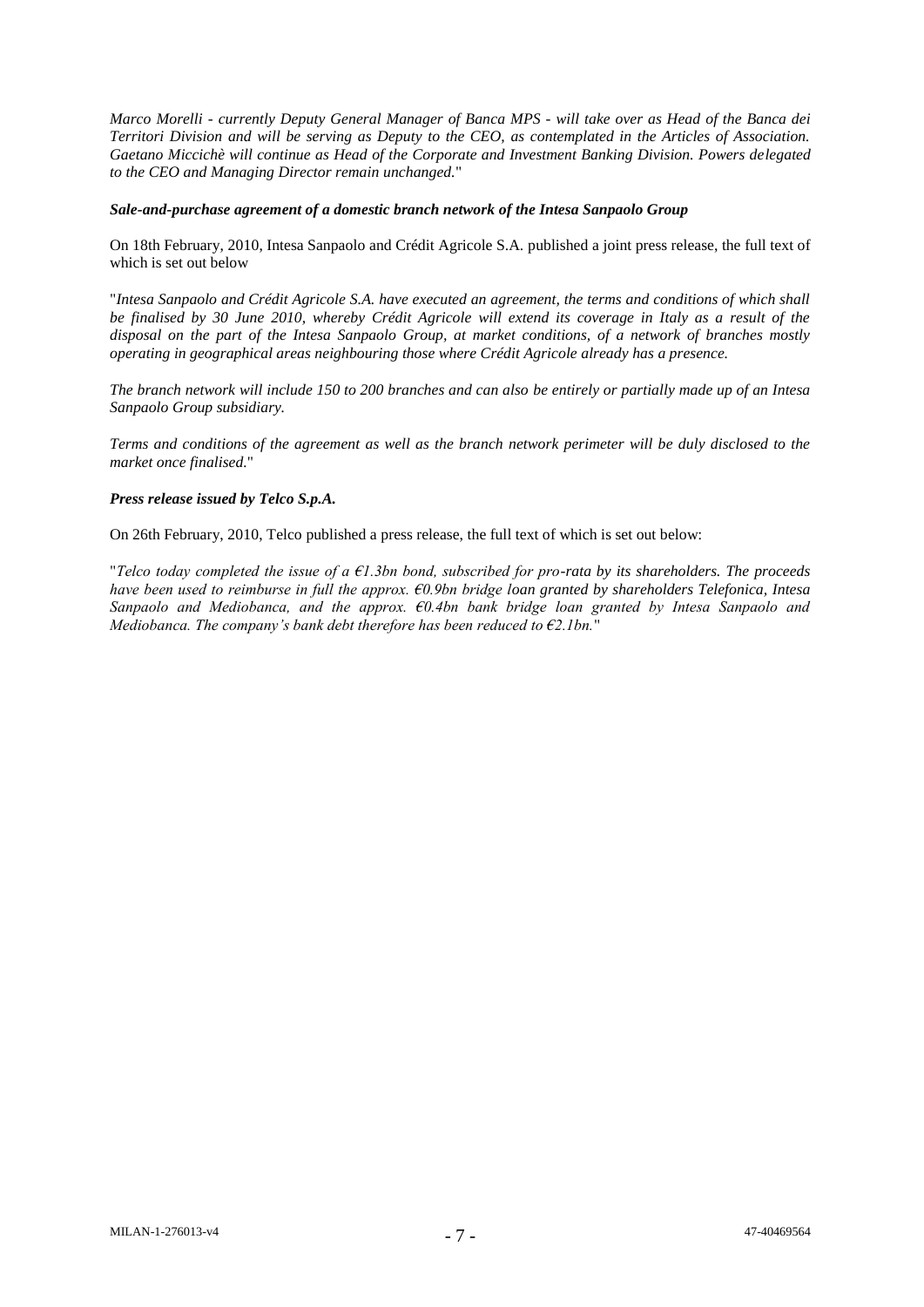## **SUMMARY FINANCIAL INFORMATION OF THE INTESA SANPAOLO GROUP**

*The information set out below supplements the section of the Prospectus entitled "Summary Financial Information of the Intesa Sanpaolo Group" beginning on page 129 of the Prospectus* 

#### **Results as at 31st December, 2009**

On 19th March, 2010, Intesa Sanpaolo issued a press release announcing details of the Intesa Sanpaolo Group's consolidated financial results as at and for the year ended 31st December, 2009. Such press release, having previously been published and having been filed with the CSSF, is incorporated by reference in and forms part of this Supplement. See also "Information Incorporated by Reference" above.

The financial information contained in the press release is not derived directly from the Intesa Sanpaolo Group's audited consolidated annual financial statements and has been reclassified in order to be presented on a basis which the Issuers believe is more consistent with previous year end results. For financial information directly derived from the audited consolidated annual financial statements of the Intesa Sanpaolo Group as at and for the year ended 31st December, 2009, see "Summary Financial Information" below.

#### **Summary Financial Information**

The financial information set out below has been derived from the audited consolidated annual financial statements of the Intesa Sanpaolo Group as at and for the year ended 31st December, 2009 (the "**2009 Annual Financial Statements**") and includes comparative figures as at and for the year ended 31st December, 2008, which have been restated in accordance with IFRS 5 and the instructions issued by the Bank of Italy in Circular No. 262/2005, as updated on 18th November, 2009. The 2009 Annual Financial Statements have been prepared in accordance with International Financial Reporting Standards ("**IFRS**"), as implemented in the European Union by Regulation (EC) No. 1606/2002, and have been audited by Reconta Ernst & Young S.p.A., auditors to Intesa Sanpaolo S.p.A., who issued their audit report on 26th March, 2010.

As at the date of this Supplement, the 2009 Annual Financial Statements are available in Italian only. The English version of the 2009 Annual Financial Statements is expected to be published in May 2009. Upon such publication, the Issuers will prepare a further supplement to the Prospectus incorporating the 2009 Annual Financial Statements by reference and submit such further supplement for approval by the CSSF. The Issuers confirm that this Supplement does not contain any information that is inconsistent with the information contained in the 2009 Annual Financial Statements and that there is no information contained in the 2009 Annual Financial Statements but not contained (or incorporated by reference) in this Supplement which is capable of affecting the assessment of the Notes issued under the Programme.

The financial information below forms only a part of the 2009 Annual Financial Statements and has been translated from the original Italian. Each of the Issuers confirms that such translation is correct, accurate and not misleading, and accepts responsibility accordingly.

# **Declaration of the Officer Responsible for Preparing Intesa Sanpaolo's Financial Reports**

Pursuant to paragraph 2 of Article 154-bis of the Consolidated Law on Finance<sup>1</sup>, the officer responsible for preparing Intesa Sanpaolo's financial reports, Ernesto Riva, declares that the accounting information contained in this Supplement corresponds to the company's documentary results, books and accounting records.

<sup>&</sup>lt;sup>1</sup> Legislative Decree No. 58 of 24th February, 1998, as amended and supplemented from time to time.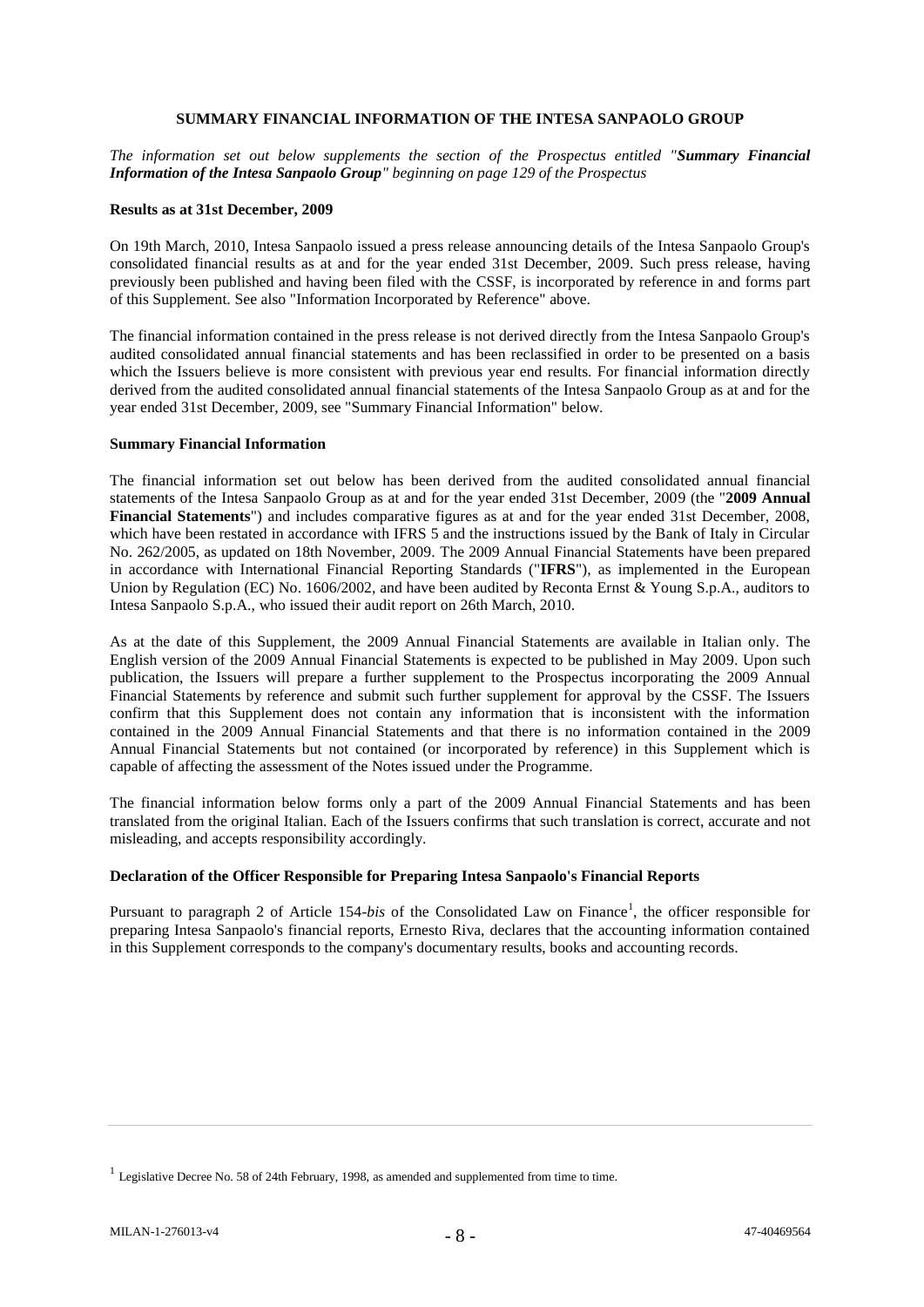| <b>Assets</b>                                                      | 31/12/2009<br><b>Audited</b> | 31/12/2008<br><b>Audited</b> |
|--------------------------------------------------------------------|------------------------------|------------------------------|
|                                                                    | $(in$ millions of Euro)      |                              |
| Cash and cash equivalents                                          | 8,412                        | 7,835                        |
| Financial assets held for trading                                  | 69,825                       | 61,080                       |
| Financial assets designated at fair value through profit and loss  | 21,965                       | 19,727                       |
| Financial assets available for sale                                | 35,895                       | 29,083                       |
| Investments held to maturity                                       | 4,561                        | 5,572                        |
| Due from banks                                                     | 43,242                       | 56,371                       |
| Loans to customers                                                 | 374,033                      | 395,189                      |
| Hedging derivatives                                                | 7,008                        | 5,389                        |
| Fair value change of financial assets in hedged portfolios $(+/-)$ | 69                           | 66                           |
| Investments in associates and companies subject to joint control   | 3,059                        | 3,230                        |
| Technical insurance reserves re-assured with third parties         | 38                           | 40                           |
| Property and equipment                                             | 5,291                        | 5,255                        |
| Intangible assets of which:                                        | 25,789                       | 27,151                       |
| - goodwill                                                         | 18,838                       | 19,694                       |
| Tax assets                                                         | 7,320                        | 7,495                        |
| a) current                                                         | 2,072                        | 2,752                        |
| b) deferred                                                        | 5,248                        | 4,743                        |
| Non-current assets held for sale and discontinued operations       | 6,552                        | 1,135                        |
| Other assets                                                       | 11,785                       | 11,515                       |
| <b>Total assets</b>                                                | 624,844                      | 636,133                      |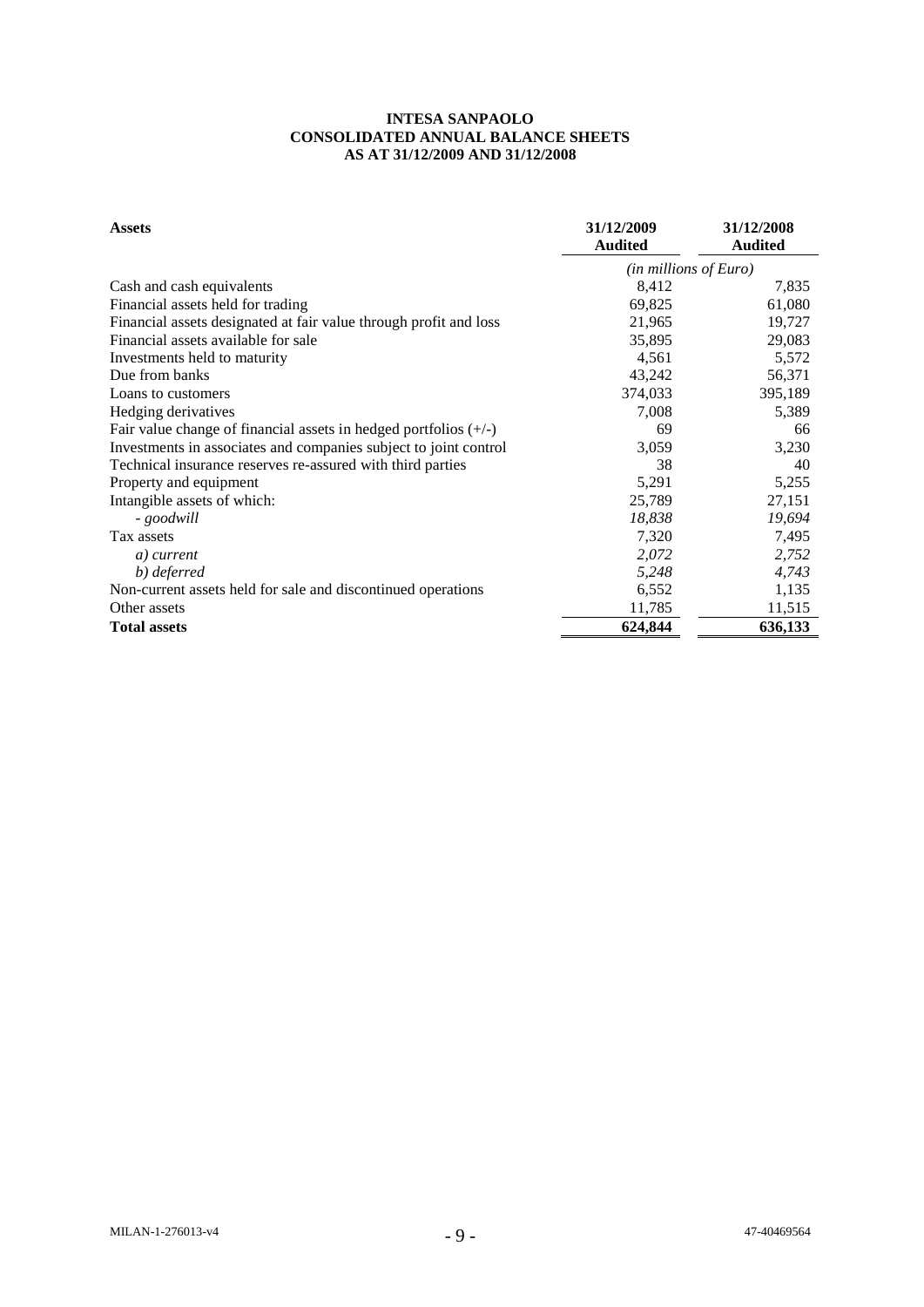| <b>Liabilities and Shareholders' Equity</b>                             | 31/12/2009              | 31/12/2008     |
|-------------------------------------------------------------------------|-------------------------|----------------|
|                                                                         | <b>Audited</b>          | <b>Audited</b> |
|                                                                         | $(in$ millions of Euro) |                |
| Due to banks                                                            | 43,369                  | 51,745         |
| Due to customers                                                        | 210,814                 | 217,498        |
| Securities issued                                                       | 185,243                 | 188,280        |
| Financial liabilities held for trading                                  | 42,249                  | 45,870         |
| Financial liabilities designated at fair value through profit and loss  | 25,887                  | 25,119         |
| Hedging derivatives                                                     | 5,179                   | 5,086          |
| Fair value change of financial liabilities in hedged portfolios $(+/-)$ | 1,513                   | 1,236          |
| Tax liabilities                                                         | 2,965                   | 4,461          |
| a) current                                                              | 841                     | 1,607          |
| b) deferred                                                             | 2,124                   | 2,854          |
| Liabilities associated with non-current assets held for sale and        |                         |                |
| discontinued operations                                                 | 9,723                   | 1,021          |
| Other liabilities                                                       | 15,755                  | 20,046         |
| Employee termination indemnities                                        | 1,374                   | 1,487          |
| Allowances for risks and charges                                        | 3,420                   | 3,982          |
| a) post employment benefits                                             | 512                     | 504            |
| b) other allowances                                                     | 2,908                   | 3,478          |
| <b>Technical reserves</b>                                               | 23,582                  | 20,248         |
| Valuation reserves                                                      | $-430$                  | $-1,412$       |
| Reimbursable shares                                                     |                         |                |
| Equity instruments                                                      |                         |                |
| Reserves                                                                | 10,565                  | 8,075          |
| Share premium reserve                                                   | 33,102                  | 33,102         |
| Share capital                                                           | 6,647                   | 6,647          |
| Treasury shares (-)                                                     | -8                      | -11            |
| Minority interests $(+/-)$                                              | 1,090                   | 1,100          |
| Net income (loss)                                                       | 2,805                   | 2,553          |
| Total liabilities and shareholders' equity                              | 624,844                 | 636,133        |